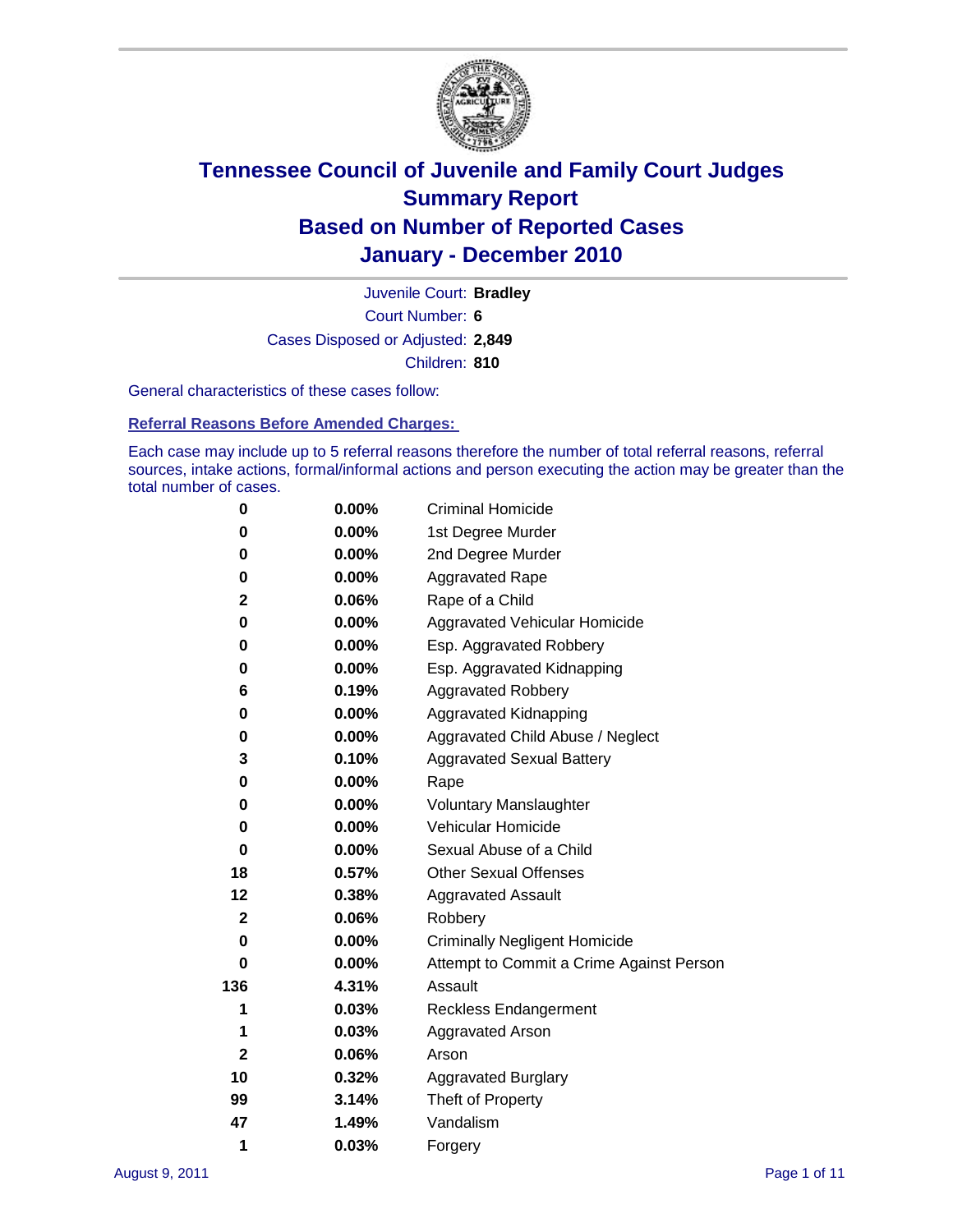

Court Number: **6** Juvenile Court: **Bradley** Cases Disposed or Adjusted: **2,849**

Children: **810**

#### **Referral Reasons Before Amended Charges:**

Each case may include up to 5 referral reasons therefore the number of total referral reasons, referral sources, intake actions, formal/informal actions and person executing the action may be greater than the total number of cases.

| $\pmb{0}$      | 0.00%    | <b>Worthless Checks</b>                                     |
|----------------|----------|-------------------------------------------------------------|
| 0              | 0.00%    | Illegal Possession / Fraudulent Use of Credit / Debit Cards |
| 23             | 0.73%    | <b>Burglary</b>                                             |
| $\overline{7}$ | 0.22%    | Unauthorized Use of a Vehicle                               |
| 4              | 0.13%    | <b>Cruelty to Animals</b>                                   |
| 0              | 0.00%    | Sale of Controlled Substances                               |
| 0              | $0.00\%$ | <b>Other Drug Offenses</b>                                  |
| 62             | 1.97%    | Possession of Controlled Substances                         |
| $\mathbf 0$    | $0.00\%$ | <b>Criminal Attempt</b>                                     |
| 4              | 0.13%    | Carrying Weapons on School Property                         |
| 0              | $0.00\%$ | Unlawful Carrying / Possession of a Weapon                  |
| 1              | 0.03%    | <b>Evading Arrest</b>                                       |
| 0              | 0.00%    | Escape                                                      |
| $\mathbf{2}$   | 0.06%    | Driving Under Influence (DUI)                               |
| 29             | 0.92%    | Possession / Consumption of Alcohol                         |
| 8              | 0.25%    | Resisting Stop, Frisk, Halt, Arrest or Search               |
| $\mathbf{2}$   | 0.06%    | <b>Aggravated Criminal Trespass</b>                         |
| 19             | 0.60%    | Harassment                                                  |
| $\mathbf 2$    | 0.06%    | Failure to Appear                                           |
| 0              | $0.00\%$ | Filing a False Police Report                                |
| $\mathbf{2}$   | 0.06%    | Criminal Impersonation                                      |
| 59             | 1.87%    | <b>Disorderly Conduct</b>                                   |
| 6              | 0.19%    | <b>Criminal Trespass</b>                                    |
| 7              | 0.22%    | <b>Public Intoxication</b>                                  |
| 0              | $0.00\%$ | Gambling                                                    |
| 8              | 0.25%    | <b>Traffic</b>                                              |
| 0              | $0.00\%$ | Local Ordinances                                            |
| 0              | $0.00\%$ | Violation of Wildlife Regulations                           |
| 0              | $0.00\%$ | Contempt of Court                                           |
| 144            | 4.56%    | Violation of Probation                                      |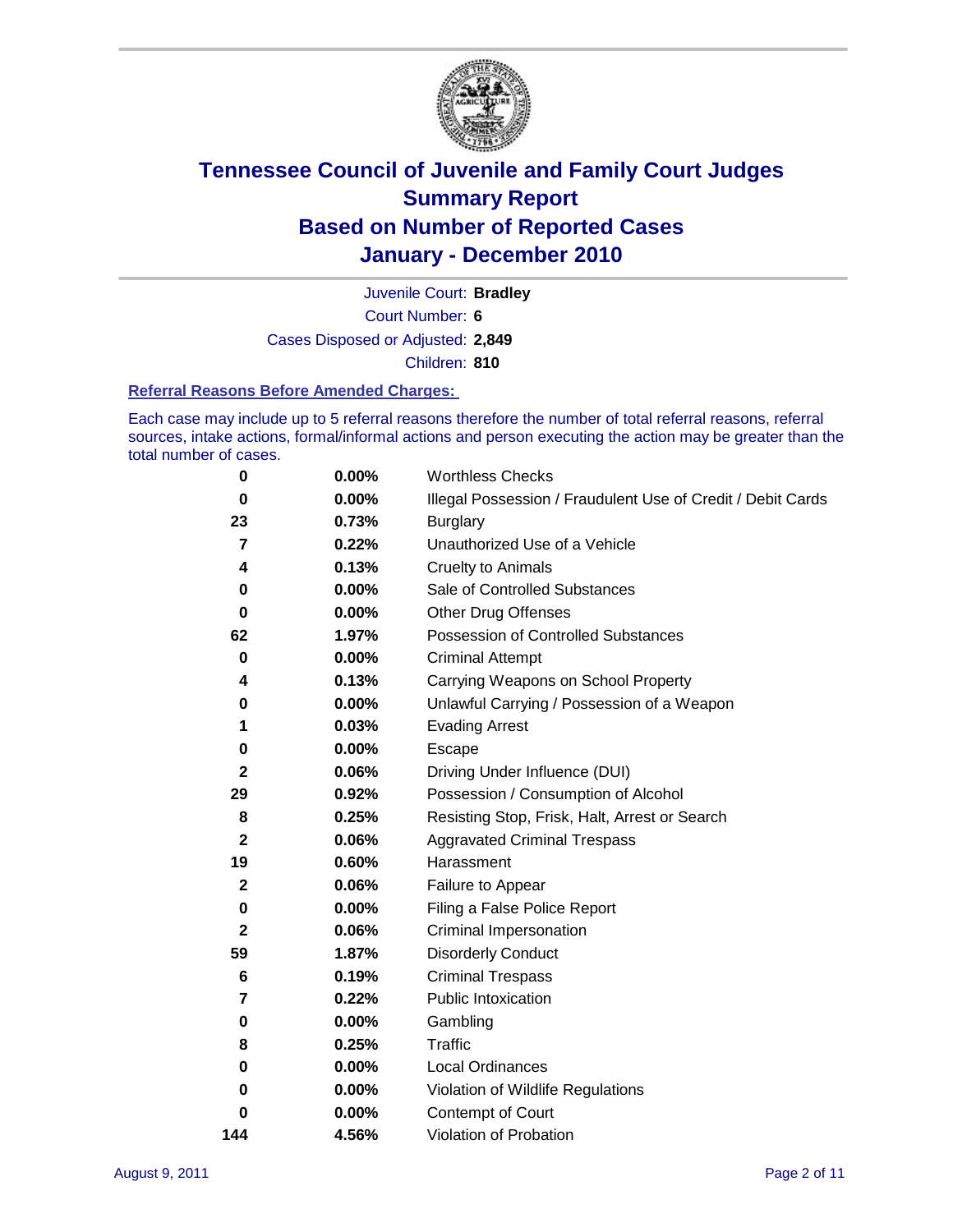

Court Number: **6** Juvenile Court: **Bradley** Cases Disposed or Adjusted: **2,849** Children: **810**

#### **Referral Reasons Before Amended Charges:**

Each case may include up to 5 referral reasons therefore the number of total referral reasons, referral sources, intake actions, formal/informal actions and person executing the action may be greater than the total number of cases.

| 15        | 0.48%    | Violation of Aftercare                 |
|-----------|----------|----------------------------------------|
| 136       | 4.31%    | <b>Unruly Behavior</b>                 |
| 125       | 3.96%    | Truancy                                |
| 80        | 2.54%    | In-State Runaway                       |
| 1         | 0.03%    | Out-of-State Runaway                   |
| 22        | 0.70%    | Possession of Tobacco Products         |
| 95        | 3.01%    | Violation of a Valid Court Order       |
| 12        | 0.38%    | <b>Violation of Curfew</b>             |
| 0         | 0.00%    | <b>Sexually Abused Child</b>           |
| $\bf{0}$  | $0.00\%$ | <b>Physically Abused Child</b>         |
| 0         | 0.00%    | Dependency / Neglect                   |
| 0         | 0.00%    | <b>Termination of Parental Rights</b>  |
| 0         | 0.00%    | <b>Violation of Pretrial Diversion</b> |
| 0         | 0.00%    | Violation of Informal Adjustment       |
| 1,867     | 59.18%   | <b>Judicial Review</b>                 |
| 0         | $0.00\%$ | <b>Administrative Review</b>           |
| 0         | $0.00\%$ | <b>Foster Care Review</b>              |
| 0         | 0.00%    | Custody                                |
| 0         | $0.00\%$ | Visitation                             |
| 0         | 0.00%    | Paternity / Legitimation               |
| 0         | $0.00\%$ | Child Support                          |
| $\pmb{0}$ | 0.00%    | <b>Request for Medical Treatment</b>   |
| 0         | $0.00\%$ | <b>Consent to Marry</b>                |
| 73        | 2.31%    | Other                                  |
| 3,155     | 100.00%  | <b>Total Referrals</b>                 |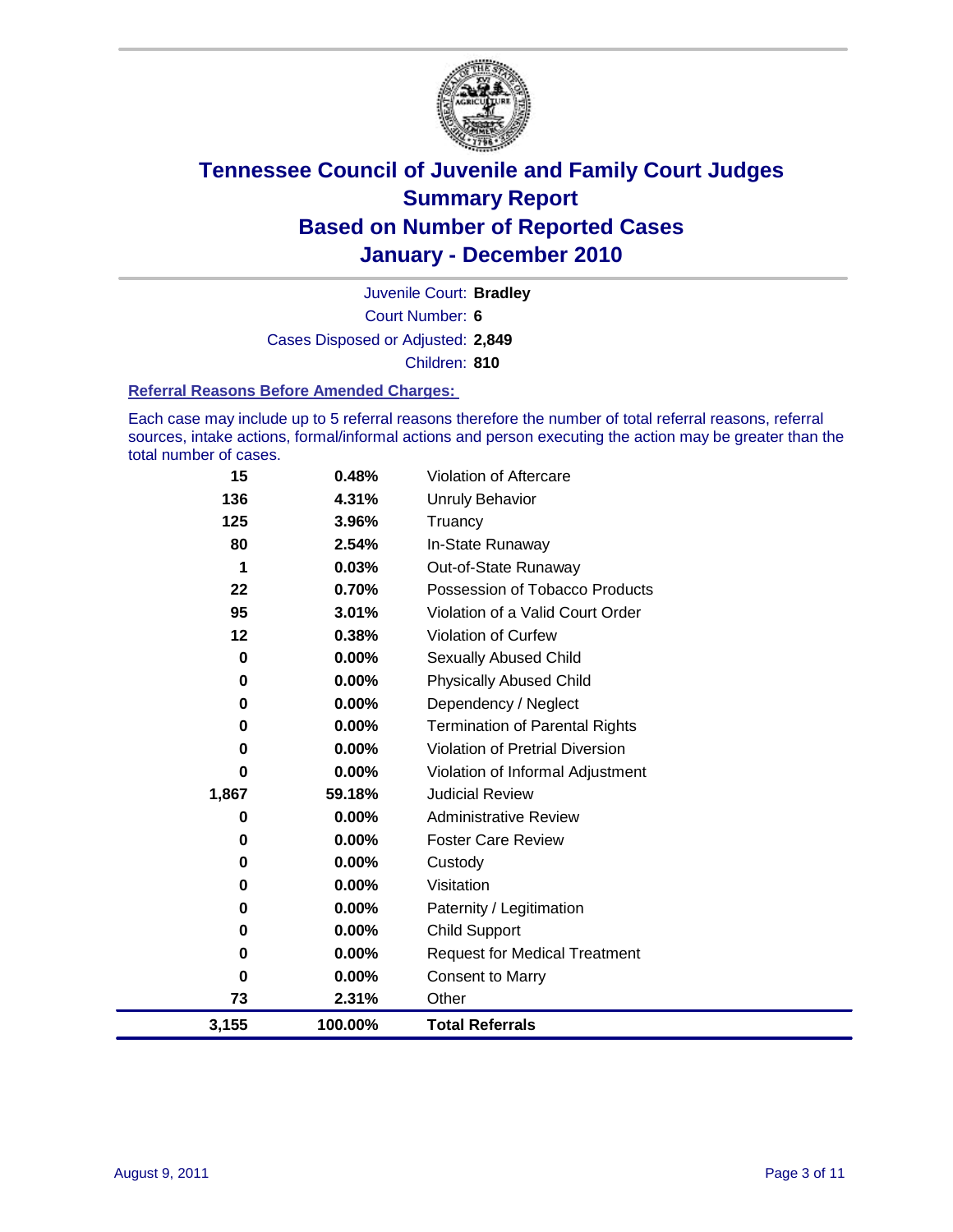

| 3,155                      | 100.00%                           | <b>Total Referral Sources</b>     |  |  |  |  |
|----------------------------|-----------------------------------|-----------------------------------|--|--|--|--|
| 10                         | 0.32%                             | Other                             |  |  |  |  |
| 3                          | 0.10%                             | Unknown                           |  |  |  |  |
| $\mathbf{2}$               | 0.06%                             | Hospital                          |  |  |  |  |
| 1                          | 0.03%                             | Child & Parent                    |  |  |  |  |
| 68                         | 2.16%                             | Victim                            |  |  |  |  |
| 1                          | 0.03%                             | <b>Other Court</b>                |  |  |  |  |
| 0                          | 0.00%                             | Social Agency                     |  |  |  |  |
| 2,174                      | 68.91%                            | <b>Court Staff</b>                |  |  |  |  |
| 0                          | $0.00\%$                          | <b>District Attorney's Office</b> |  |  |  |  |
| 0                          | $0.00\%$                          | <b>Other State Department</b>     |  |  |  |  |
| 35                         | 1.11%                             | <b>DCS</b>                        |  |  |  |  |
| 0                          | $0.00\%$                          | <b>CSA</b>                        |  |  |  |  |
| 12                         | 0.38%                             | School                            |  |  |  |  |
| 0                          | $0.00\%$                          | Self                              |  |  |  |  |
| 4                          | 0.13%                             | <b>Relatives</b>                  |  |  |  |  |
| 59                         | 1.87%                             | Parents                           |  |  |  |  |
| 786                        | 24.91%                            | Law Enforcement                   |  |  |  |  |
| <b>Referral Sources: 1</b> |                                   |                                   |  |  |  |  |
|                            |                                   | Children: 810                     |  |  |  |  |
|                            | Cases Disposed or Adjusted: 2,849 |                                   |  |  |  |  |
| Court Number: 6            |                                   |                                   |  |  |  |  |
|                            |                                   | Juvenile Court: Bradley           |  |  |  |  |

### **Age of Child at Referral: 2**

| 0   | $0.00\%$ | <b>Unknown</b>     |
|-----|----------|--------------------|
|     |          |                    |
| 1   | 0.12%    | Ages 19 and Over   |
| 253 | 31.23%   | Ages 17 through 18 |
| 252 | 31.11%   | Ages 15 through 16 |
| 166 | 20.49%   | Ages 13 through 14 |
| 62  | 7.65%    | Ages 11 through 12 |
| 76  | 9.38%    | Ages 10 and Under  |
|     |          |                    |

<sup>1</sup> If different than number of Referral Reasons (3155), verify accuracy of your court's data.

<sup>2</sup> One child could be counted in multiple categories, verify accuracy of your court's data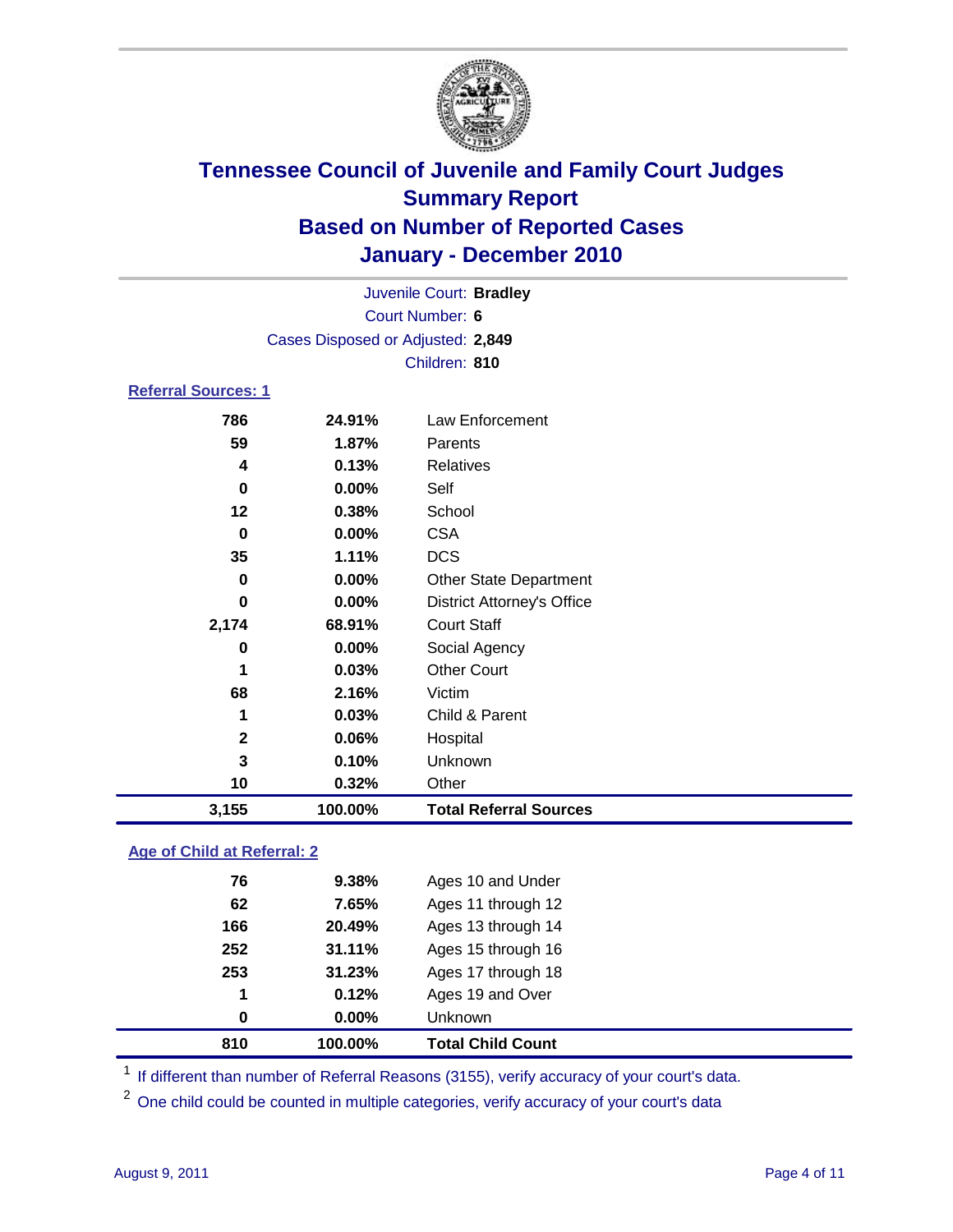

| Juvenile Court: Bradley                 |                                   |                          |  |  |  |
|-----------------------------------------|-----------------------------------|--------------------------|--|--|--|
|                                         | Court Number: 6                   |                          |  |  |  |
|                                         | Cases Disposed or Adjusted: 2,849 |                          |  |  |  |
|                                         |                                   | Children: 810            |  |  |  |
| Sex of Child: 1                         |                                   |                          |  |  |  |
| 530                                     | 65.43%                            | Male                     |  |  |  |
| 279                                     | 34.44%                            | Female                   |  |  |  |
| 1                                       | 0.12%                             | Unknown                  |  |  |  |
| 810                                     | 100.00%                           | <b>Total Child Count</b> |  |  |  |
| Race of Child: 1                        |                                   |                          |  |  |  |
| 684                                     | 84.44%                            | White                    |  |  |  |
| 68                                      | 8.40%                             | African American         |  |  |  |
| 0                                       | 0.00%                             | Native American          |  |  |  |
| $\bf{0}$                                | 0.00%                             | Asian                    |  |  |  |
| 22                                      | 2.72%                             | Mixed                    |  |  |  |
| 36                                      | 4.44%                             | Unknown                  |  |  |  |
| 810                                     | 100.00%                           | <b>Total Child Count</b> |  |  |  |
| <b>Hispanic Origin: 1</b>               |                                   |                          |  |  |  |
| 19                                      | 2.35%                             | Yes                      |  |  |  |
| 577                                     | 71.23%                            | <b>No</b>                |  |  |  |
| 214                                     | 26.42%                            | Unknown                  |  |  |  |
| 810                                     | 100.00%                           | <b>Total Child Count</b> |  |  |  |
| <b>School Enrollment of Children: 1</b> |                                   |                          |  |  |  |
| 794                                     | 98.02%                            | Yes                      |  |  |  |
| 13                                      | 1.60%                             | <b>No</b>                |  |  |  |
| 3                                       | 0.37%                             | Unknown                  |  |  |  |
| 810                                     | 100.00%                           | <b>Total Child Count</b> |  |  |  |

One child could be counted in multiple categories, verify accuracy of your court's data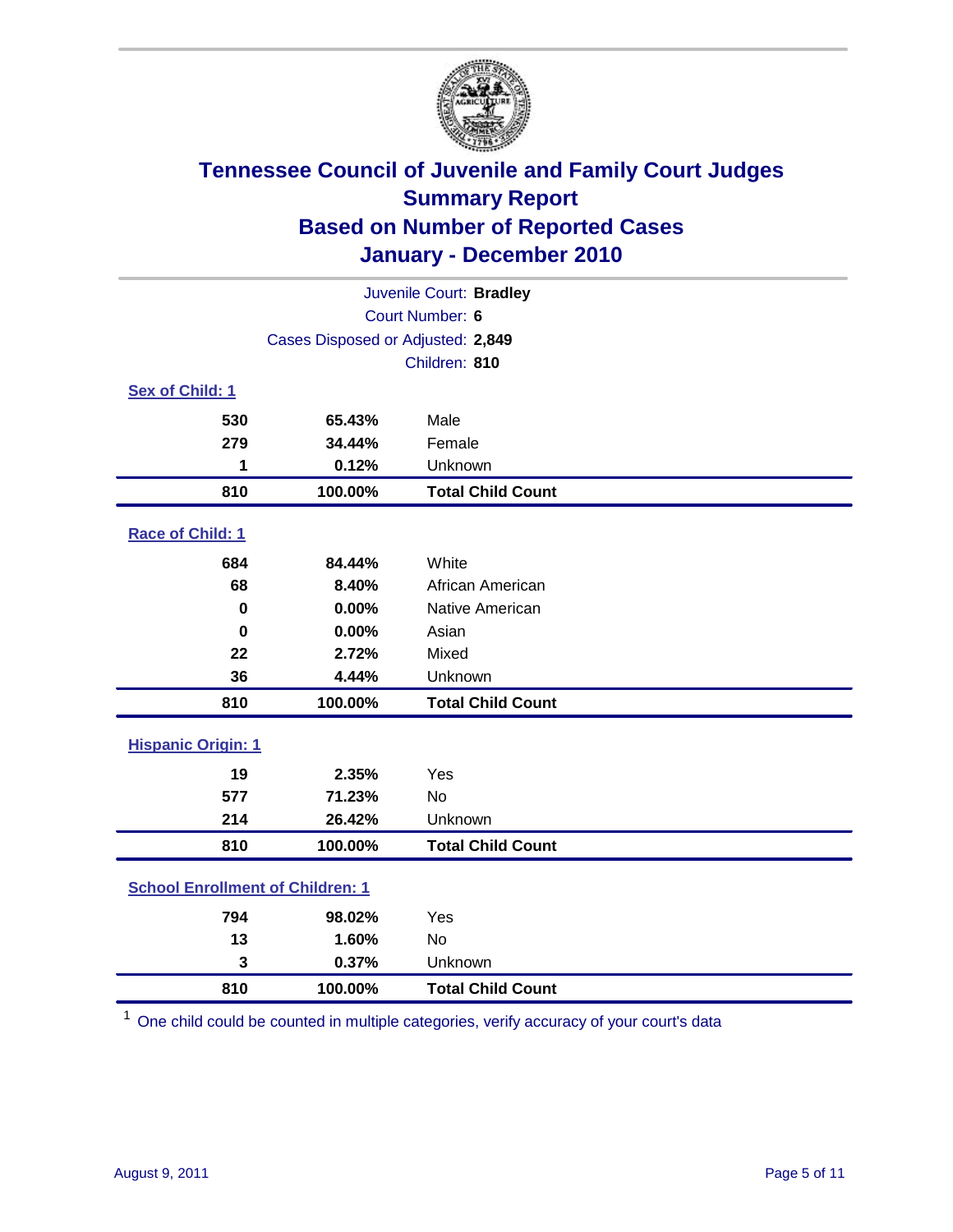

Court Number: **6** Juvenile Court: **Bradley** Cases Disposed or Adjusted: **2,849** Children: **810**

#### **Living Arrangement of Child at Time of Referral: 1**

| 810 | 100.00%  | <b>Total Child Count</b>     |
|-----|----------|------------------------------|
| 9   | 1.11%    | Other                        |
| 0   | 0.00%    | <b>Unknown</b>               |
| 1   | 0.12%    | Independent                  |
| 1   | 0.12%    | In an Institution            |
| 3   | 0.37%    | In a Residential Center      |
| 3   | 0.37%    | In a Group Home              |
| 22  | 2.72%    | With Foster Family           |
| 6   | 0.74%    | With Adoptive Parents        |
| 56  | $6.91\%$ | <b>With Relatives</b>        |
| 107 | 13.21%   | With Father                  |
| 386 | 47.65%   | With Mother                  |
| 45  | 5.56%    | With Mother and Stepfather   |
| 13  | 1.60%    | With Father and Stepmother   |
| 158 | 19.51%   | With Both Biological Parents |
|     |          |                              |

#### **Type of Detention: 2**

| 2,849        | 100.00%  | <b>Total Detention Count</b> |  |
|--------------|----------|------------------------------|--|
| 0            | $0.00\%$ | Other                        |  |
| 2,399        | 84.20%   | Does Not Apply               |  |
| 0            | $0.00\%$ | <b>Unknown</b>               |  |
| 0            | $0.00\%$ | Psychiatric Hospital         |  |
| 4            | 0.14%    | Jail - No Separation         |  |
| 0            | $0.00\%$ | Jail - Partial Separation    |  |
| 0            | 0.00%    | Jail - Complete Separation   |  |
| 444          | 15.58%   | Juvenile Detention Facility  |  |
| $\mathbf{2}$ | 0.07%    | Non-Secure Placement         |  |
|              |          |                              |  |

<sup>1</sup> One child could be counted in multiple categories, verify accuracy of your court's data

<sup>2</sup> If different than number of Cases (2849) verify accuracy of your court's data.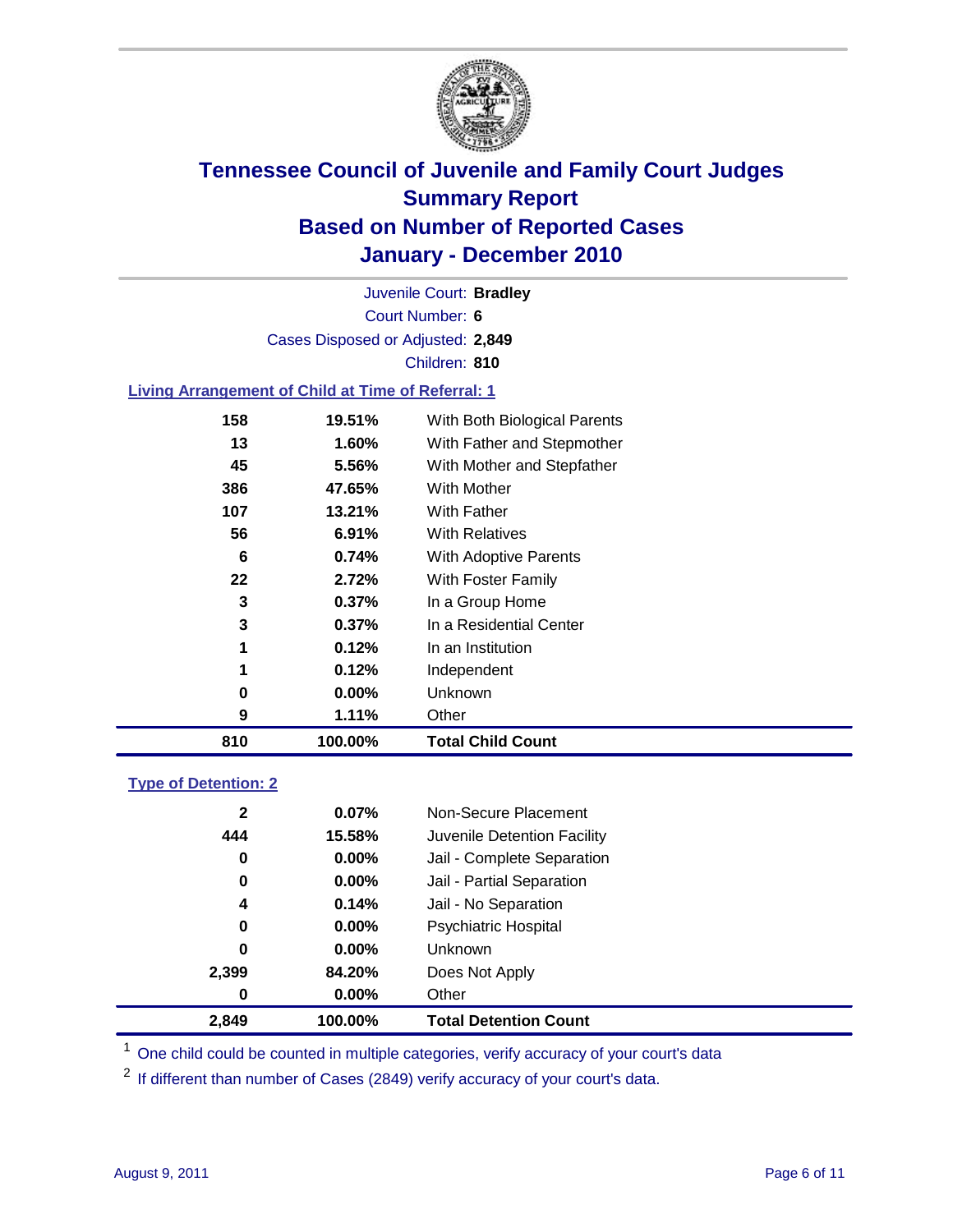

|                                                    | Juvenile Court: Bradley           |                                      |  |  |  |  |  |
|----------------------------------------------------|-----------------------------------|--------------------------------------|--|--|--|--|--|
|                                                    | Court Number: 6                   |                                      |  |  |  |  |  |
|                                                    | Cases Disposed or Adjusted: 2,849 |                                      |  |  |  |  |  |
|                                                    | Children: 810                     |                                      |  |  |  |  |  |
| <b>Placement After Secure Detention Hearing: 1</b> |                                   |                                      |  |  |  |  |  |
| 312                                                | 10.95%                            | Returned to Prior Living Arrangement |  |  |  |  |  |
| 132                                                | 4.63%                             | Juvenile Detention Facility          |  |  |  |  |  |
| $\overline{\mathbf{2}}$                            | 0.07%                             | Jail                                 |  |  |  |  |  |
| 27                                                 | 0.95%                             | Shelter / Group Home                 |  |  |  |  |  |
| 10                                                 | 0.35%                             | <b>Foster Family Home</b>            |  |  |  |  |  |
| $\mathbf{2}$                                       | 0.07%                             | <b>Psychiatric Hospital</b>          |  |  |  |  |  |
| 0                                                  | 0.00%                             | Unknown                              |  |  |  |  |  |
| 2,364                                              | 82.98%                            | Does Not Apply                       |  |  |  |  |  |
| 0                                                  | 0.00%                             | Other                                |  |  |  |  |  |
| 2,849                                              | 100.00%                           | <b>Total Placement Count</b>         |  |  |  |  |  |
|                                                    |                                   |                                      |  |  |  |  |  |
| <b>Intake Actions: 2</b>                           |                                   |                                      |  |  |  |  |  |
| 1,285                                              | 40.73%                            | <b>Petition Filed</b>                |  |  |  |  |  |
| 0                                                  | 0.00%                             | <b>Motion Filed</b>                  |  |  |  |  |  |
| $\bf{0}$                                           | 0.00%                             | <b>Citation Processed</b>            |  |  |  |  |  |
| 0                                                  | 0.00%                             | Notification of Paternity Processed  |  |  |  |  |  |
| 1,867                                              | 59.18%                            | Scheduling of Judicial Review        |  |  |  |  |  |
| $\bf{0}$                                           | 0.00%                             | Scheduling of Administrative Review  |  |  |  |  |  |
| 0                                                  | 0.00%                             | Scheduling of Foster Care Review     |  |  |  |  |  |
| $\bf{0}$                                           | 0.00%                             | Unknown                              |  |  |  |  |  |
| 1                                                  | 0.03%                             | Does Not Apply                       |  |  |  |  |  |
| 2                                                  | 0.06%                             | Other                                |  |  |  |  |  |
| 3,155                                              | 100.00%                           | <b>Total Intake Count</b>            |  |  |  |  |  |

<sup>1</sup> If different than number of Cases (2849) verify accuracy of your court's data.

<sup>2</sup> If different than number of Referral Reasons (3155), verify accuracy of your court's data.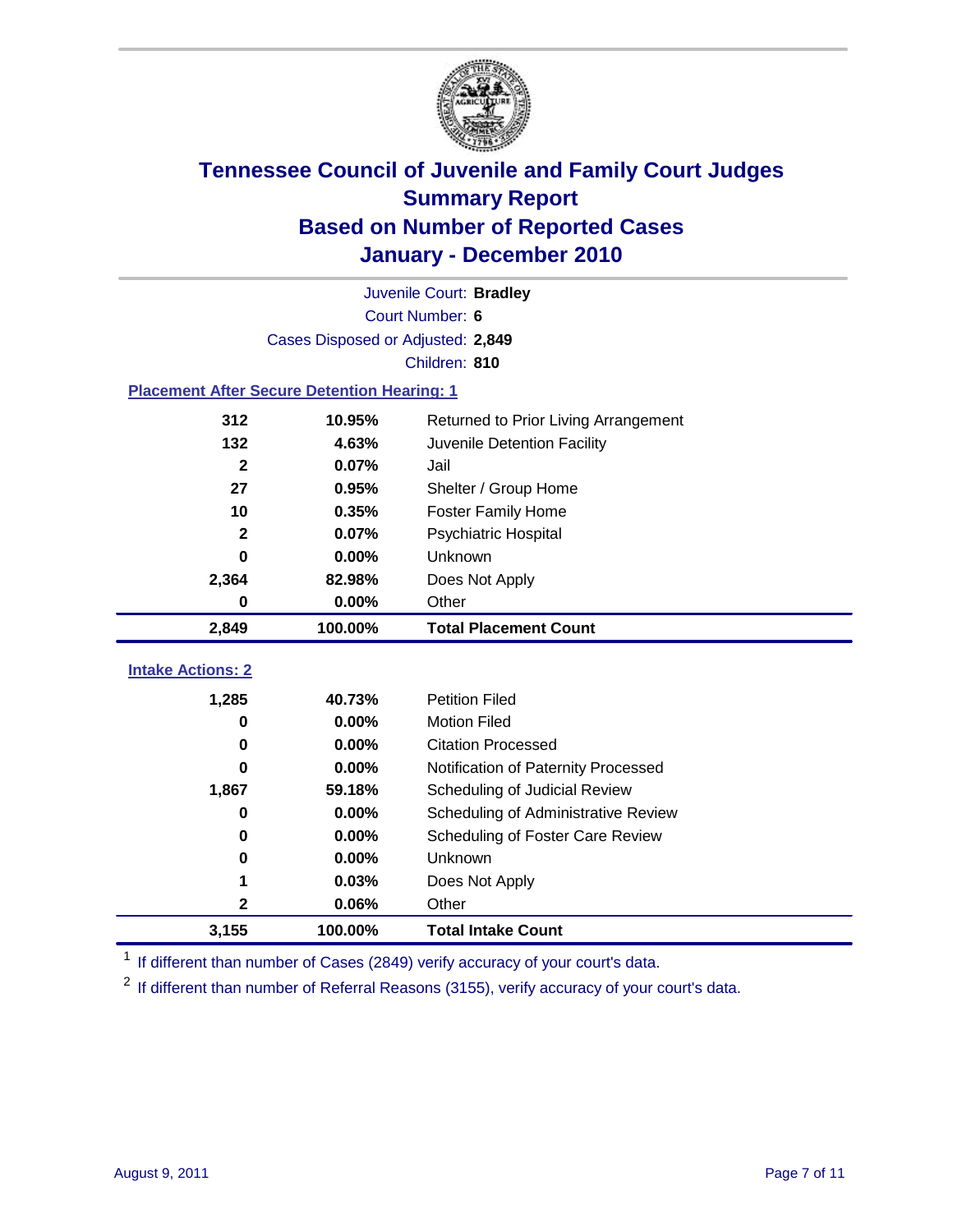

Court Number: **6** Juvenile Court: **Bradley** Cases Disposed or Adjusted: **2,849** Children: **810**

#### **Last Grade Completed by Child: 1**

| 810                     | 100.00% | <b>Total Child Count</b>     |
|-------------------------|---------|------------------------------|
| 1                       | 0.12%   | Other                        |
| $\overline{\mathbf{2}}$ | 0.25%   | Unknown                      |
| 0                       | 0.00%   | <b>Never Attended School</b> |
| 3                       | 0.37%   | Graduated                    |
| 0                       | 0.00%   | <b>GED</b>                   |
| 0                       | 0.00%   | Non-Graded Special Ed        |
| 27                      | 3.33%   | 12th Grade                   |
| 162                     | 20.00%  | 11th Grade                   |
| 158                     | 19.51%  | 10th Grade                   |
| 161                     | 19.88%  | 9th Grade                    |
| 85                      | 10.49%  | 8th Grade                    |
| 59                      | 7.28%   | 7th Grade                    |
| 51                      | 6.30%   | 6th Grade                    |
| 19                      | 2.35%   | 5th Grade                    |
| 25                      | 3.09%   | 4th Grade                    |
| 14                      | 1.73%   | 3rd Grade                    |
| 12                      | 1.48%   | 2nd Grade                    |
| 13                      | 1.60%   | 1st Grade                    |
| 16                      | 1.98%   | Kindergarten                 |
| $\mathbf{2}$            | 0.25%   | Preschool                    |
| $\pmb{0}$               | 0.00%   | Too Young for School         |

| <b>Enrolled in Special Education: 1</b> |  |
|-----------------------------------------|--|
|-----------------------------------------|--|

| 59  | 7.28%   | Yes                      |
|-----|---------|--------------------------|
| 688 | 84.94%  | No                       |
| 63  | 7.78%   | Unknown                  |
| 810 | 100.00% | <b>Total Child Count</b> |

One child could be counted in multiple categories, verify accuracy of your court's data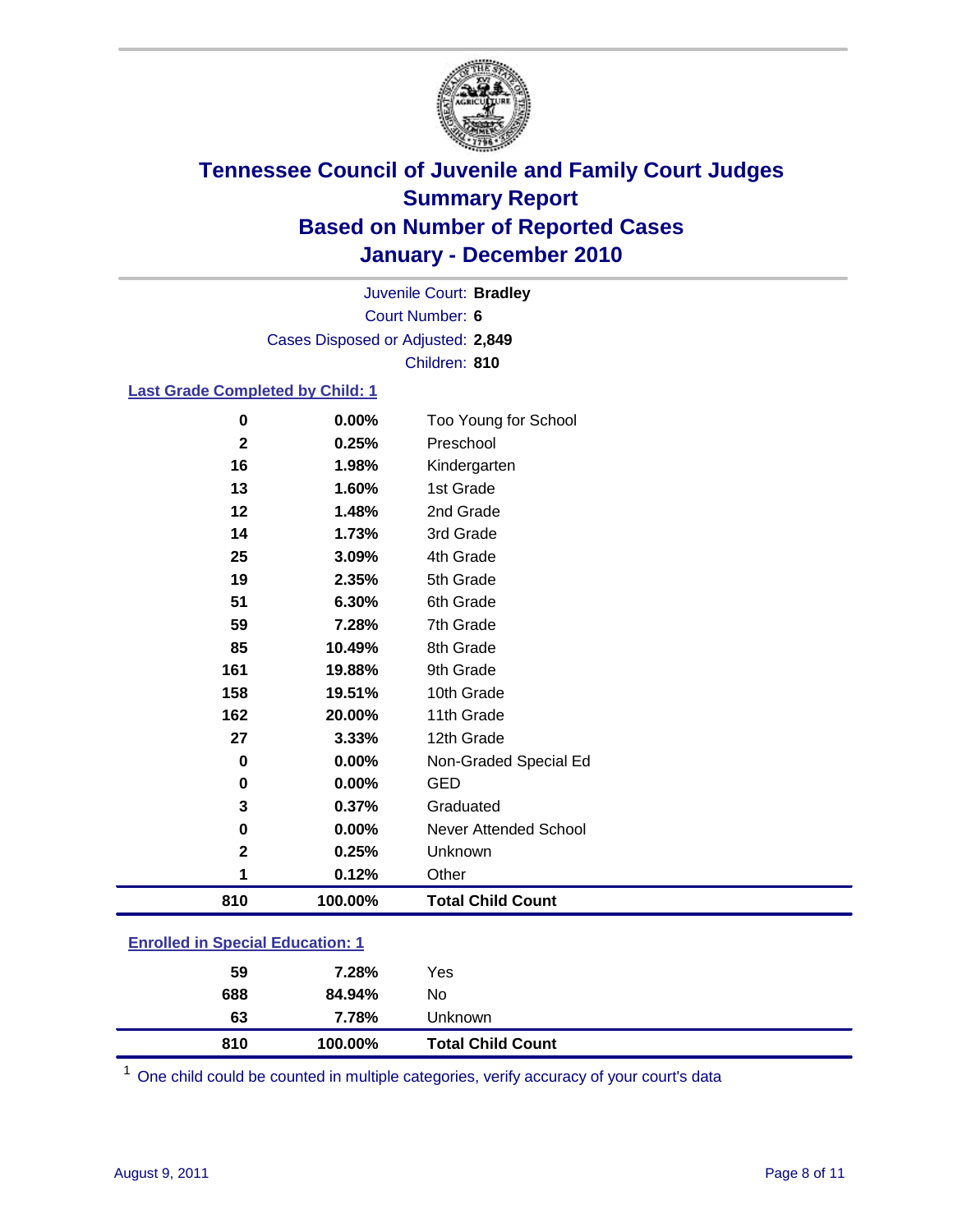

|                              |                                   | Juvenile Court: Bradley   |
|------------------------------|-----------------------------------|---------------------------|
|                              |                                   | Court Number: 6           |
|                              | Cases Disposed or Adjusted: 2,849 |                           |
|                              |                                   | Children: 810             |
| <b>Action Executed By: 1</b> |                                   |                           |
| 1,113                        | 35.28%                            | Judge                     |
| 2,042                        | 64.72%                            | Magistrate                |
| $\bf{0}$                     | $0.00\%$                          | <b>YSO</b>                |
| $\bf{0}$                     | $0.00\%$                          | Other                     |
| 0                            | $0.00\%$                          | Unknown                   |
| 3,155                        | 100.00%                           | <b>Total Action Count</b> |

### **Formal / Informal Actions: 1**

| 225          | 7.13%    | Dismissed                                        |
|--------------|----------|--------------------------------------------------|
| 11           | 0.35%    | Retired / Nolle Prosequi                         |
| 256          | 8.11%    | <b>Complaint Substantiated Delinquent</b>        |
| 0            | $0.00\%$ | <b>Complaint Substantiated Status Offender</b>   |
| 17           | 0.54%    | <b>Complaint Substantiated Dependent/Neglect</b> |
| 0            | 0.00%    | <b>Complaint Substantiated Abused</b>            |
| 0            | $0.00\%$ | <b>Complaint Substantiated Mentally III</b>      |
| $\bf{0}$     | $0.00\%$ | Informal Adjustment                              |
| 201          | 6.37%    | <b>Pretrial Diversion</b>                        |
| 0            | $0.00\%$ | <b>Transfer to Adult Court Hearing</b>           |
| 1            | 0.03%    | Charges Cleared by Transfer to Adult Court       |
| 0            | $0.00\%$ | Special Proceeding                               |
| 0            | $0.00\%$ | <b>Review Concluded</b>                          |
| 2,442        | 77.40%   | Case Held Open                                   |
| $\mathbf{2}$ | $0.06\%$ | Other                                            |
| 0            | $0.00\%$ | <b>Unknown</b>                                   |
| 3,155        | 100.00%  | <b>Total Action Count</b>                        |

<sup>1</sup> If different than number of Referral Reasons (3155), verify accuracy of your court's data.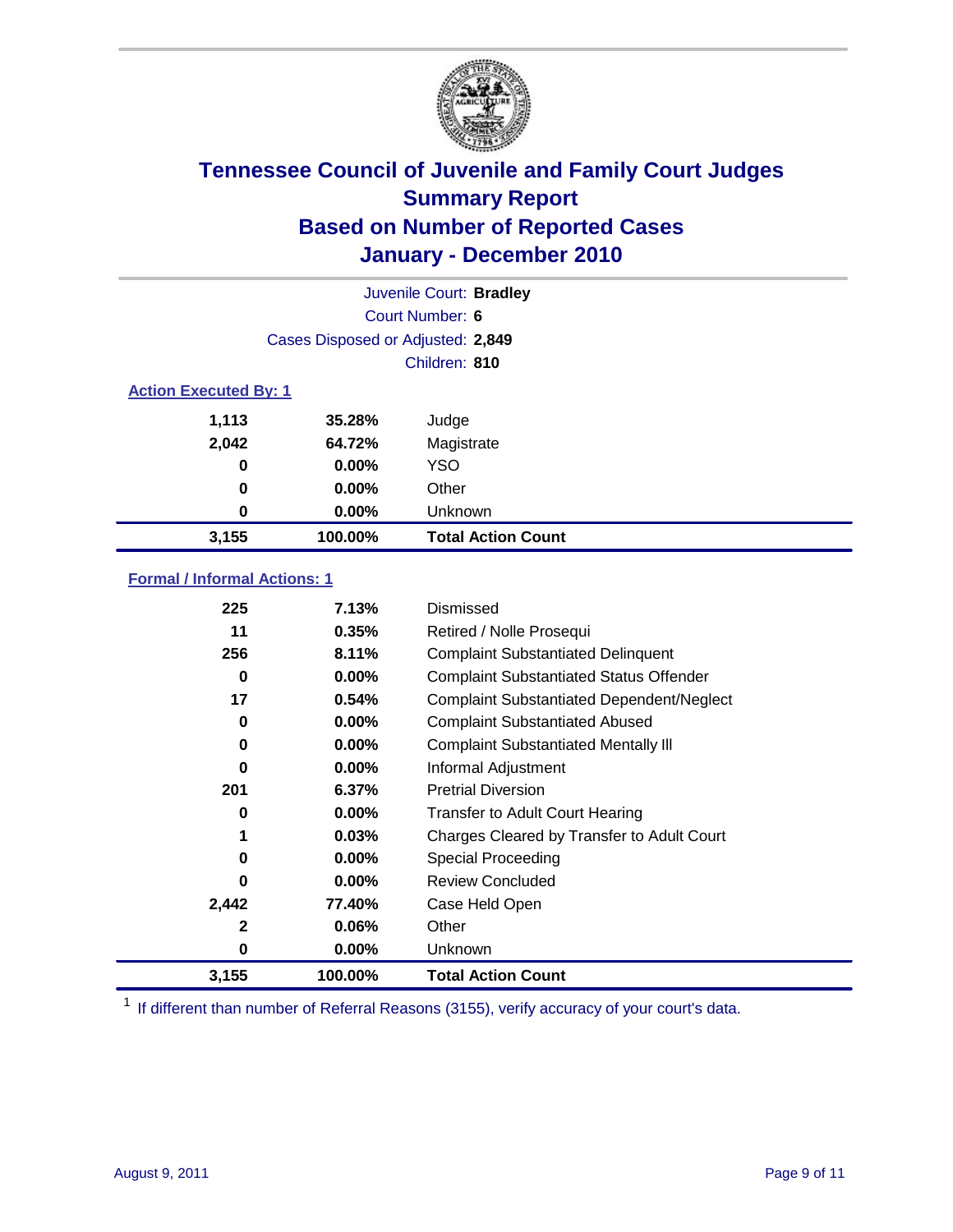

|                       |                                   | Juvenile Court: Bradley                               |
|-----------------------|-----------------------------------|-------------------------------------------------------|
|                       |                                   | <b>Court Number: 6</b>                                |
|                       | Cases Disposed or Adjusted: 2,849 |                                                       |
|                       |                                   | Children: 810                                         |
| <b>Case Outcomes:</b> |                                   | There can be multiple outcomes for one child or case. |
| 239                   | 5.20%                             | <b>Case Dismissed</b>                                 |
| 157                   | 3.42%                             | Case Retired or Nolle Prosequi                        |
| 463                   | 10.08%                            | Warned / Counseled                                    |
| 2,030                 | 44.19%                            | <b>Held Open For Review</b>                           |
| 138                   | 3.00%                             | Supervision / Probation to Juvenile Court             |
| 0                     | 0.00%                             | <b>Probation to Parents</b>                           |
| 0                     | 0.00%                             | Referral to Another Entity for Supervision / Service  |
| 80                    | 1.74%                             | Referred for Mental Health Counseling                 |
| 60                    | 1.31%                             | Referred for Alcohol and Drug Counseling              |
| 0                     | 0.00%                             | <b>Referred to Alternative School</b>                 |
| 0                     | 0.00%                             | Referred to Private Child Agency                      |
| 0                     | 0.00%                             | Referred to Defensive Driving School                  |
| 0                     | 0.00%                             | Referred to Alcohol Safety School                     |
| 8                     | 0.17%                             | Referred to Juvenile Court Education-Based Program    |
| 1                     | 0.02%                             | Driver's License Held Informally                      |
| 0                     | 0.00%                             | <b>Voluntary Placement with DMHMR</b>                 |
| 1                     | 0.02%                             | <b>Private Mental Health Placement</b>                |
| 0                     | 0.00%                             | <b>Private MR Placement</b>                           |
| 165                   | 3.59%                             | Placement with City/County Agency/Facility            |
| 0                     | 0.00%                             | Placement with Relative / Other Individual            |
| 15                    | 0.33%                             | Fine                                                  |
| 110                   | 2.39%                             | <b>Public Service</b>                                 |
| 38                    | 0.83%                             | Restitution                                           |
| 0                     | 0.00%                             | <b>Runaway Returned</b>                               |
| 238                   | 5.18%                             | No Contact Order                                      |
| 0                     | 0.00%                             | Injunction Other than No Contact Order                |
| 6                     | 0.13%                             | <b>House Arrest</b>                                   |
| 292                   | 6.36%                             | <b>Court Defined Curfew</b>                           |
| 0                     | 0.00%                             | Dismissed from Informal Adjustment                    |
| 0                     | 0.00%                             | <b>Dismissed from Pretrial Diversion</b>              |
| 0                     | 0.00%                             | Released from Probation                               |
| 0                     | 0.00%                             | <b>Transferred to Adult Court</b>                     |
| 0                     | $0.00\%$                          | <b>DMHMR Involuntary Commitment</b>                   |